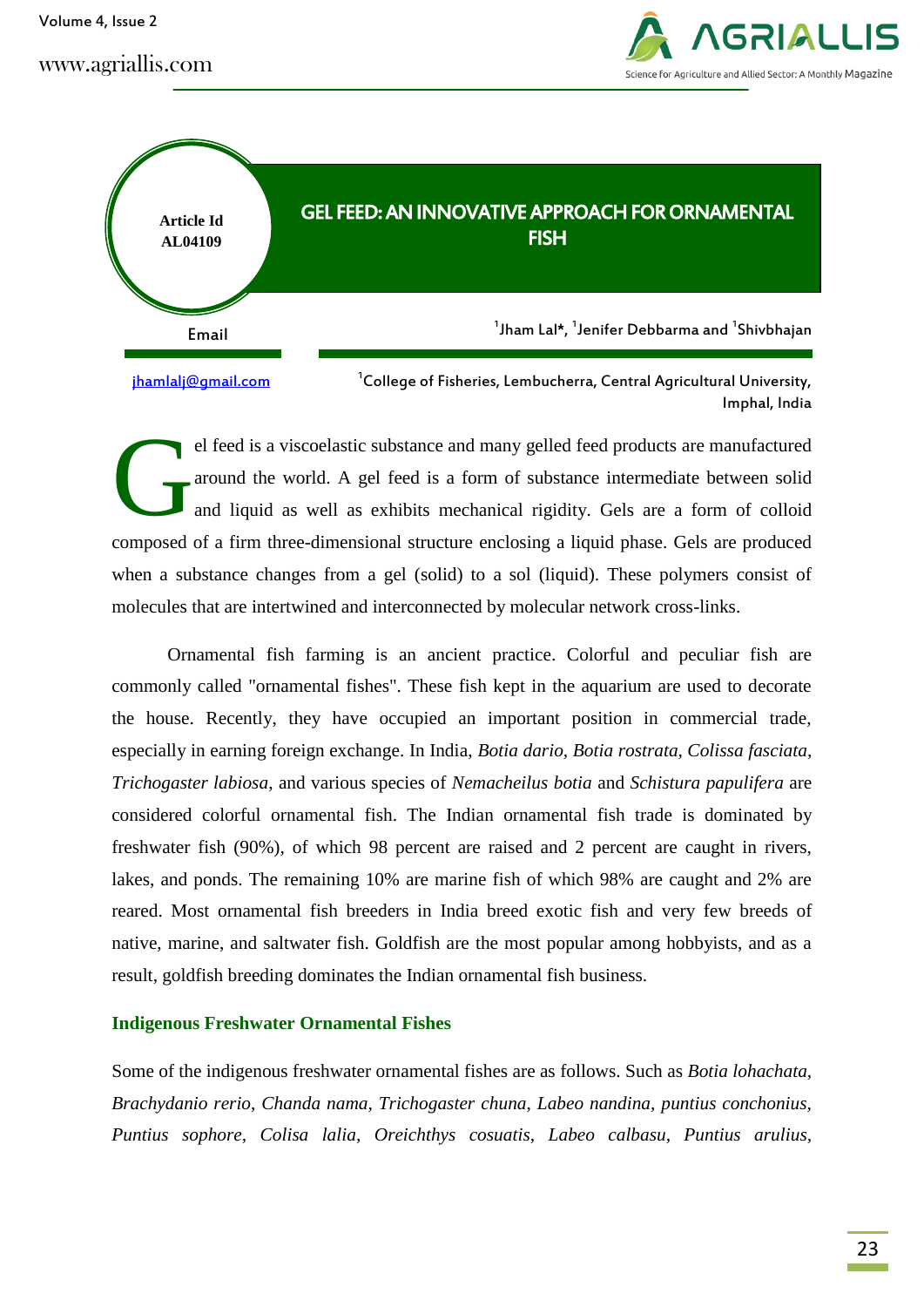

*Dawkinsia filamentosa, Macrognathus aral, Nandus nandus, Notopterus notopterus, Horabagrus brachysoma, Mystus vittatus, Botia dario,* and *Botia rostrata,* etc.

# **Commercially Important Ornamental Fishes**

Some of the commercially important freshwater ornamental fishes are as follows. Such as Goldfish, Koi carp, Guppies, Molly, Swordtail, Platy, Barbs, Gourami, Oscar, Bala Shark/Silver Shark, Siamese Fighting Fish, Firemouth Cichlid, Kissing Gourami, Red-tailed Black Shark, Cardinal Tetra, Neon Tetra, Angelfish, Rasbora, Harlequin Fish, Asian Arowana, Discus/Pompadour Fish, Three Spot Gourami, Zebrafish, Marble Molly and Sail Fin Molly, etc

## **Ingredients for Making Gel Feed**

Fresh fish meat - 100 gm, salt - 2%, corn flour - 7%, gelling agent - 2.5%, vitaminmineral premix - 0.5%, and yeast - 0.5%.

## **Gel Feed Preparation**

The fine/powdered ingredients are thoroughly mixed to form a gel feed. All ingredients are mixed in a mixer for a short period. (i) providing a gelling agent, a source of additional fiber, and water; (ii) a mixture of gelling agent and little-fiber to form a mixture; (iii) by mixing water and a mixture to form a gel feed; (iv) take gel feed in an aluminum foil and sealed with sealing machine; (v) boiling of gel mixture at 40 C for 30 minutes and 90 C for 45 minutes; (vi) cooling the gel feed with ice to form a firm, flexible gel feed; (vii) gel transferring/ kept in deep freezer for one night. Gel feed can be frozen in one or more molds, and/or frozen as a single feed (which can then be rehydrated and used).





**Fig**: Gel feed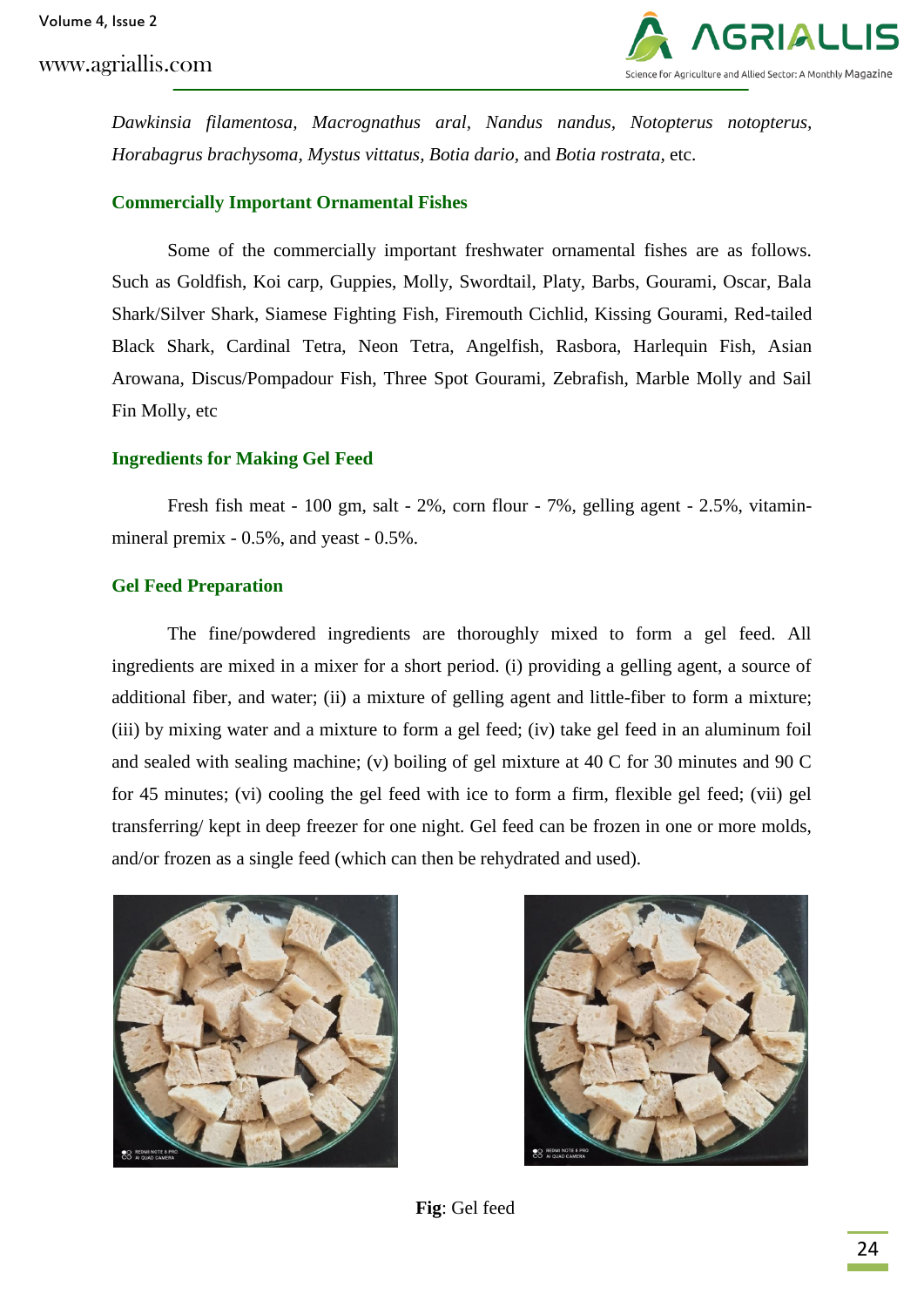

# **Application of Gel Feed**

## **Gel Feed as a Drug Carrier**

Fish in aquaculture sometimes require medication/other health treatment. It is known to use gel feed as a carrier of drugs or other additives on the feed according to its holding capacity. Water stable gel feed that efficiently transfers drugs or other additives to aquaculture species, resulting in maximum utilization of the additional drug or additive. Immuno-stimulants, probiotics, and other medications may also be added to the gel.

# **Gel feed as a Carrier of Carotenoids and Pigments**

The use of a liquid carotenoids supplement present like an emulsion in a gel feed has a high bioavailability and results in changes in skin color in animals, especially fish. The performance of such emulsions can exceed that of dry formulations. Liquid carotenoids supplement already added to dry food for vacuum penetration. This allows carotenoids to enter the fat, thereby increasing bioavailability. The liquid gel continues to protect the vitamins, carotenoids, and feed against oxidation after use in the composition of the feed product.

#### **Advantages of Gel Feed**

Gel feed can be rapidly prepared and fed as a single moistened piece or compressed to form a block and the block can be cut into pieces of the size and shape that are being fed. It is suitable for ornamental fish species. Alternatively, the gel can be pressed into feeders such as corals for saltwater fish. The gel can also be pressed onto a rope or optional feeder for presentation. This is especially important when feeding fish in captivity. Gel feed can be frozen without loss of its nutritional content, and defrosted gel retains its gel structure and gel properties so that a frozen and defrosted gel is almost indistinguishable from an unfrozen gel. This gel is useful for storing the product. It is water stable for more than one day without degradations in water. High feed acceptance by the ornamental fishes such as Goldfish, *Botia dario*, Puntius species, and other fishes.

#### **Conclusion**

A gel feed is a form of substance intermediate between solid and liquid as well as exhibits mechanical rigidity. Gels are a form of colloid composed of a firm three-dimensional structure enclosing a liquid phase. Gel feed can be frozen without loss of its nutritional